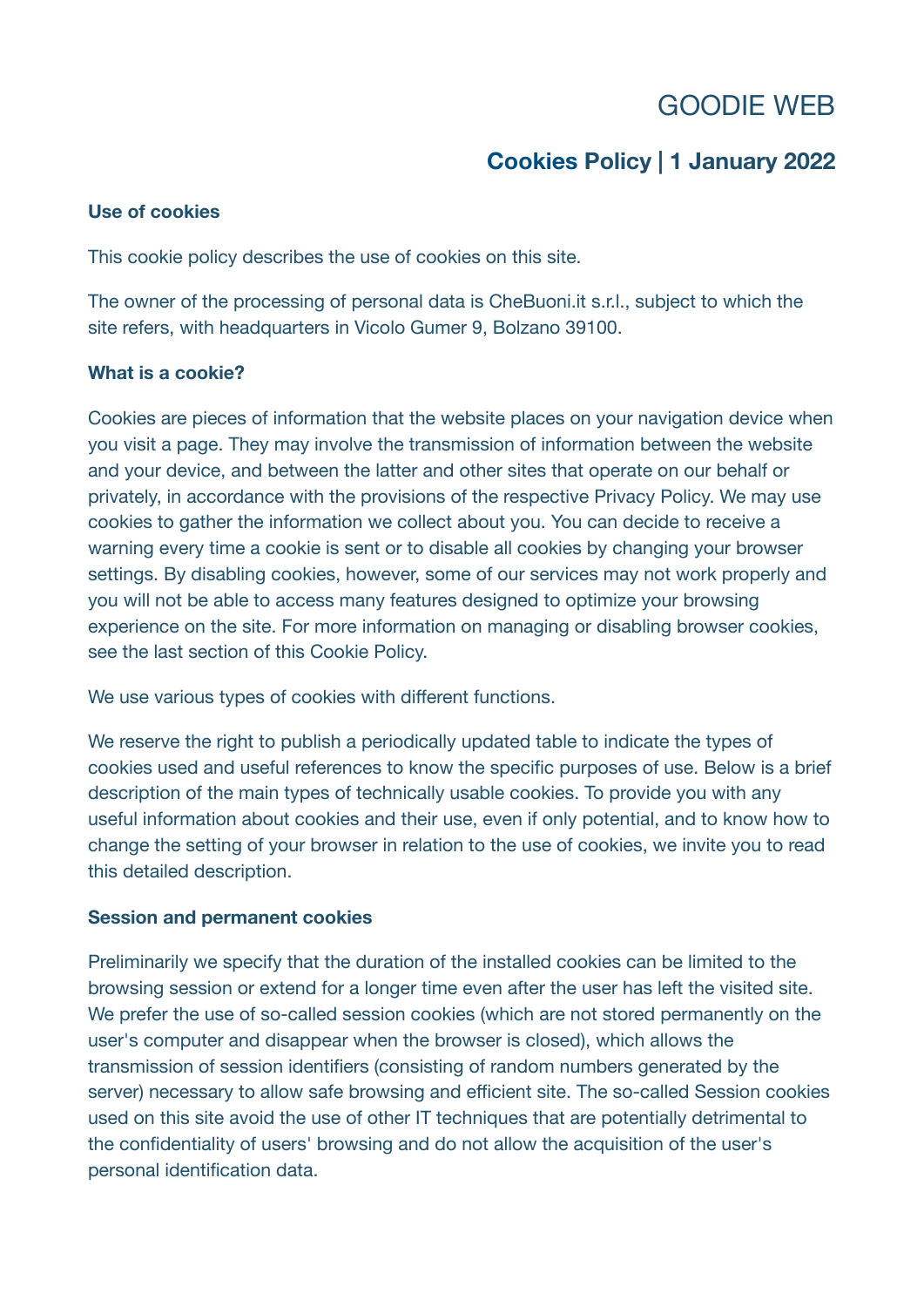## **1. Technical cookies**

These cookies are essential to be able to browse the website and use some features. Without strictly necessary cookies, the online services that are normally offered by the site may not be accessible if their provision is based exclusively on cookies of this nature. In fact, cookies of this type allow the user to navigate efficiently between the pages of a website and to use the various options and services offered. They allow, for example, to identify a session, access restricted areas, remember the elements that make up a previously formulated request, complete a purchase order or save a quote.

It is not necessary to provide consent for technical cookies, as they are essential to ensure the required services. It is possible to block or remove technical cookies by changing the configuration of your browser options. However, by carrying out these operations, it is possible that you will not be able to access certain areas of the website or to use some of the services offered.

For more information, please refer to the site's privacy policy.

## **2. Performance analysis cookies**

It is possible that we or service providers acting on our behalf may place performance cookies on your navigation device. The information collected through performance cookies is used exclusively by us or in our interest.

Performance cookies collect anonymous information about how users use the website and its various features. For example, our performance cookies collect information about the pages of the site you visit most often and our advertisements that appear on other websites you interact with, as well as checking if you open and read the communications we send you and if you receive error messages. The information collected can be used to personalize your online experience by showing specific content. Performance cookies are also used to limit the number of views of the same advertisement. Our performance cookies do not collect information of a personal nature.

A link to our Cookie Policy is available via a link on the site. By continuing to use this website and its features, you authorize us (and the external advertisers of this website) to place performance cookies on your navigation device.

To delete or manage performance cookies, consult the last section of this Cookie Policy.

In particular, the site can use Google Analytics which is a Google analysis tool that helps website and app owners to understand how visitors interact with the content they own. A set of cookies can be used to collect information and generate website usage statistics without personal identification of individual visitors by Google. In addition to generating reports on website usage statistics, the Google Analytics pixel tag can be used, together with some of the advertising cookies described above, to allow us to show more relevant results in Google properties (such as Google Search) and across the web.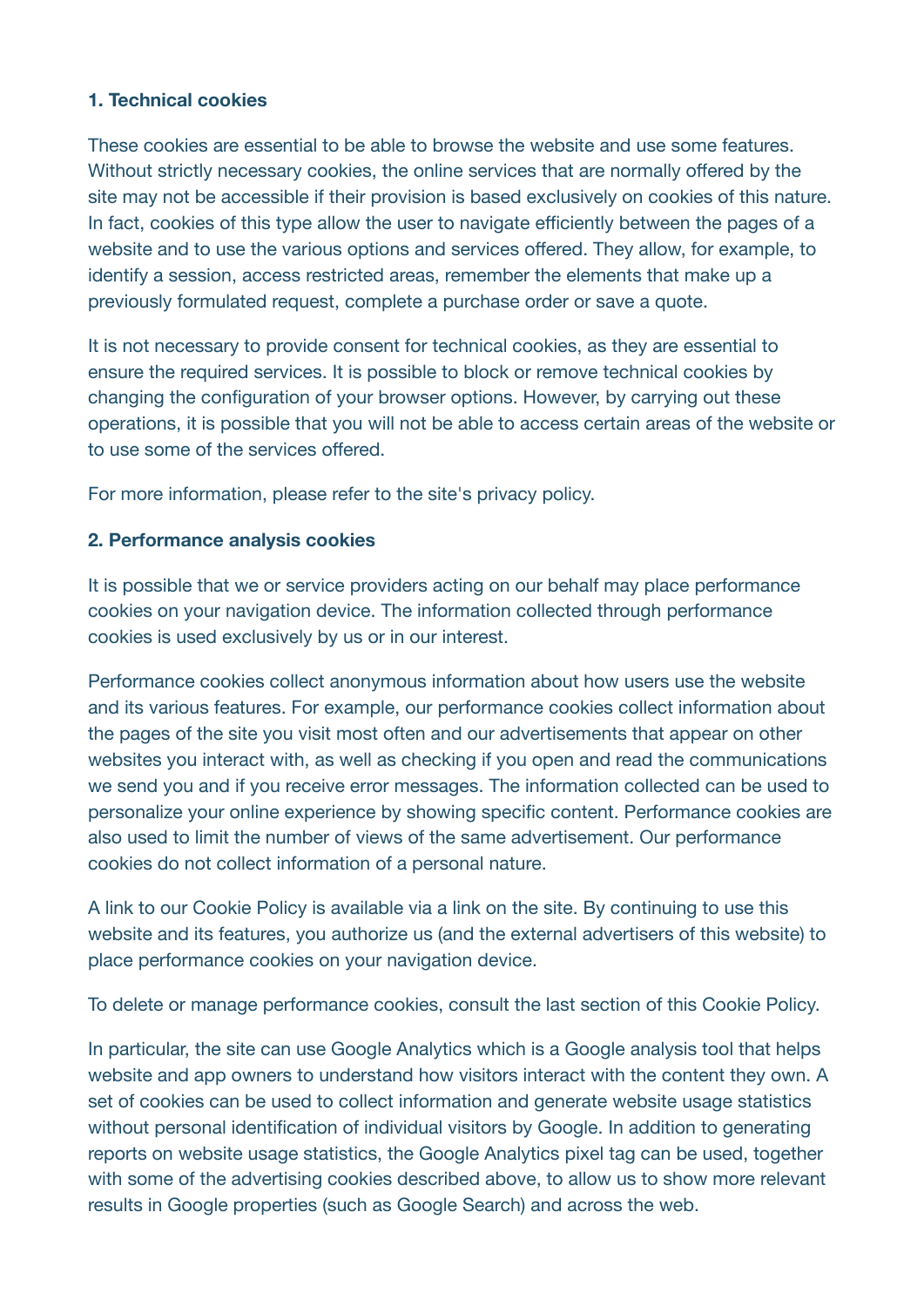For further information you can consult [this site.](https://developers.google.com/analytics/devguides/collection/analyticsjs/cookie-usage)

## **3. Profiling cookies**

We reserve the right to use profiling cookies on our part (or the service providers operating on our behalf) to memorize the choices made (language preference, country or other online settings) and to provide customized or optimized features that we assume they may be preferred by the user or to memorize his habits and preferences expressed during navigation. Profiling cookies can be used to offer you online services, to send you advertising that takes into account your interests or to prevent you from being offered services that you have refused in the past.

Furthermore, we inform you that it is technically possible to authorize advertisers or third parties to provide content and other online experiences through this website. In this case, the third party in question could insert their own profiling cookies on your device and use them, in a similar way to us. , in order to provide you with customized features and optimize your user experience. By selecting customized options and settings or optimized features based on the preferences expressed by the user, you authorize us to use the profiling cookies necessary to offer you such experiences.

By deleting the profiling cookies, the selected preferences or settings will not be stored for future visits.

In detail, the cookies present on the Site are indicated in the following table

| Cookie name | Domain          | <b>Description</b>                                                                                                                                                                                                           | <b>Duration</b> |
|-------------|-----------------|------------------------------------------------------------------------------------------------------------------------------------------------------------------------------------------------------------------------------|-----------------|
| user        | goodieweb.co.uk | Contains the<br>information entered<br>by the user in the<br>process of<br>registration to our<br>landing pages, is<br>used for tracking<br>user activities on our<br>site and for any pre-<br>filling of fields<br>required | 365 days        |

Below is a list of Cookies used.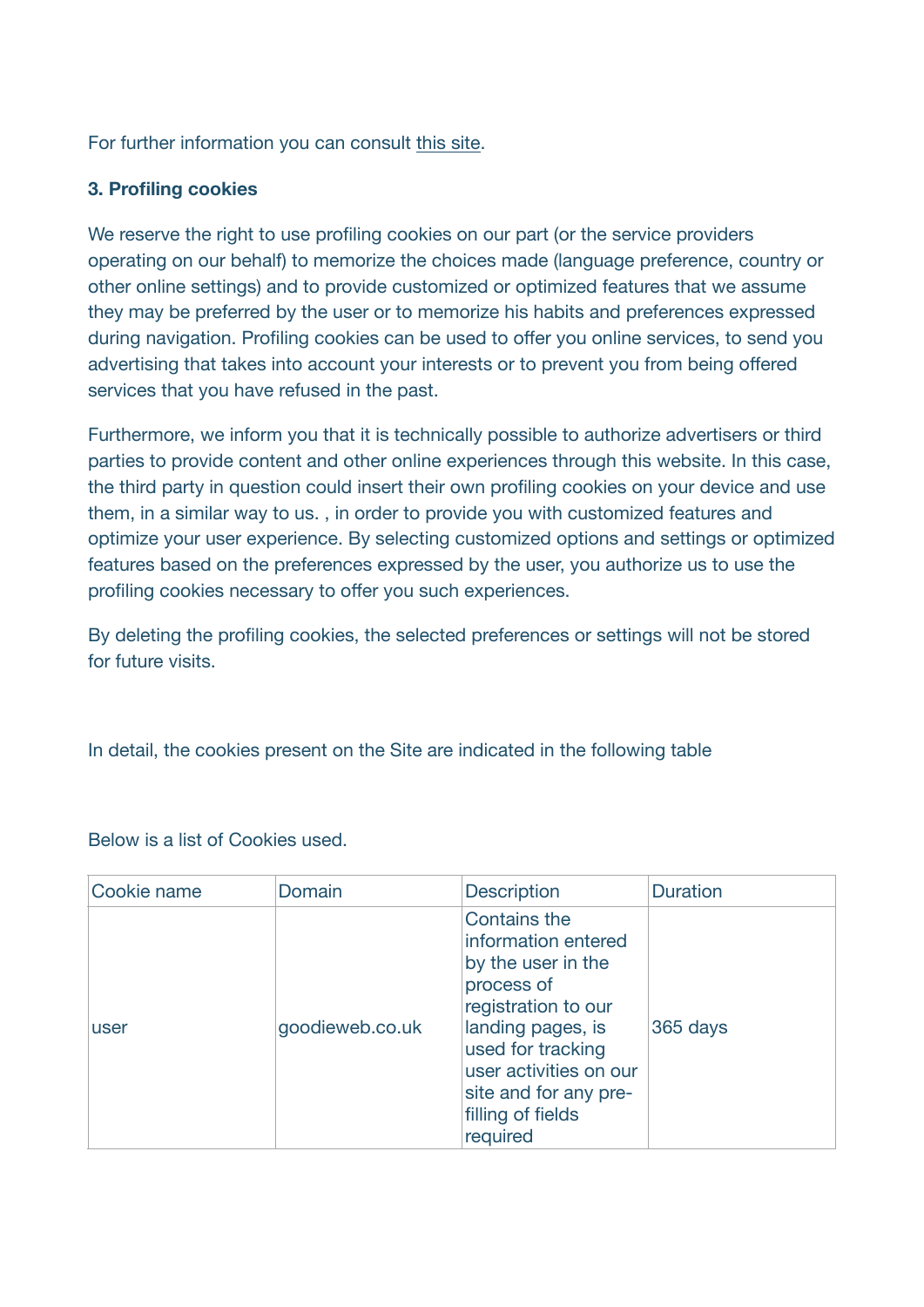| cookiePolicy       | goodieweb.co.uk | Used to check<br>whether or not you<br>have accepted the<br>cookie policy                                                                      | 1 year  |
|--------------------|-----------------|------------------------------------------------------------------------------------------------------------------------------------------------|---------|
| already_registered | goodieweb.co.uk | Used to check that<br>you are already<br>registered with our<br>site                                                                           | 1 year  |
| alias              | goodieweb.co.uk | It is used to trace the<br>landing page of the<br>user's origin                                                                                | 1 month |
| campaign           | goodieweb.co.uk | It is used to track a<br>user's participation in<br>a particular third-<br>party campaign.                                                     | 1 year  |
| <b>PHPSESSID</b>   | goodieweb.co.uk | It is used by PHP<br>language to perform<br>variable passage<br>functions that do not<br>identify the user for<br>normal service<br>operation. | 1 year  |

## **4. Third-party cookies**

Within our site, cookies belonging to third parties, including Blasting SA, Next Media and Zeotap GmbH others, can be inserted for advertising and / or profiling and / or technical purposes.

Blasting SA. The system uses identifiers to build, detect or enrich your profile. By accepting the third-party cookies from the "Chebuoni.it" site, you consent to the carrying out of tracking, enrichment and profiling activities by Blasting SA for statistical and / or marketing and / or commercial purposes, including through cookies, tags and other monitoring on electronic communication networks, as well as through the comparison and integration with data collected by third parties. For more information, or to disable the services of Blasting SA or Blasting SA Partners, please click [here](https://www.blastingnews.com/privacy/) or write to dpo@blastingnews.com

Next Media. By accepting the third-party cookies of the "Chebuoni.it" site, you consent to the carrying out of tracking, enrichment and profiling activities by Next Media for statistical and / or marketing and / or commercial purposes. For more information, you can consult the Next14 Privacy Policy by clicking [here](https://get.next14.com/docs/Informativa_Estesa_Privacy_NEXTMEDIA_v1.3.1.pdf). You can contact Next14 at any time by sending a registered letter with return receipt to the registered office (Via Tortona, 37, 20144 Milan), by sending an e-mail message to the e-mail address privacy@next14.com. You can also contact the Data Protection Officer (RPD or DPO) dpo@next14.com.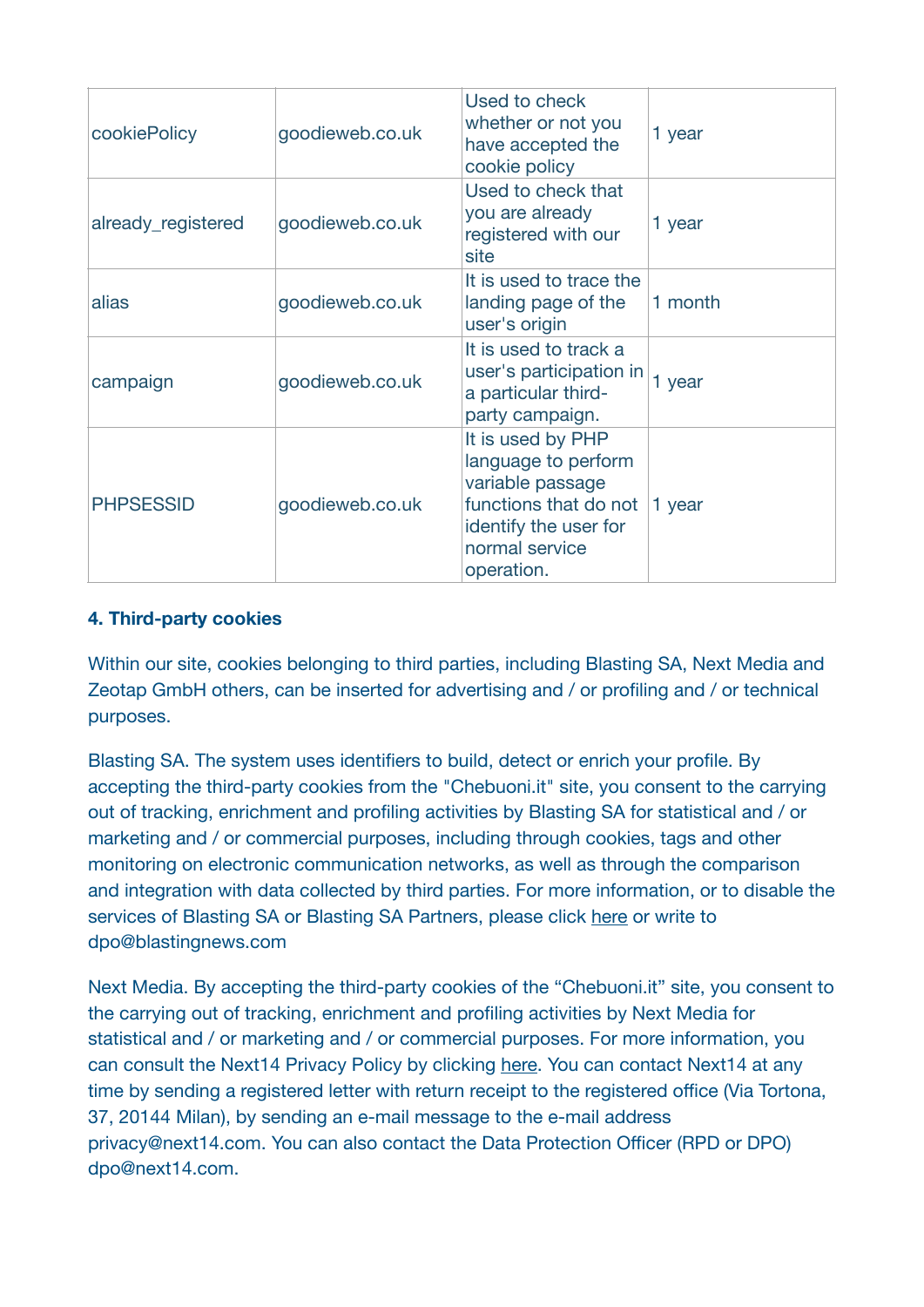Zeotap GmbH. By accepting the third-party cookies from the "Chebuoni.it" site, you consent to the carrying out of tracking, enrichment and profiling activities by Zeotap for statistical and / or marketing and / or commercial purposes. For more information, you can consult the Zeotap Privacy Policy at <https://zeotap.com/product-privacy-policy/>. You can contact Zeotap at any time, by post to the registered office of Zeotap GmbH, Privacy Team, Warschauer Platz 11-13, 10245 Berlin, Germany, or by sending an e-mail message to the e-mail address privacy@zeotap.com. The site may use third-party remarketing tools. In this case, some pages of the site may include a code called "remarketing code". This code allows you to read and configure browser cookies in order to determine what type of ad you will see, based on the data relating to your visit to the site, such as the navigation circuit chosen, the pages actually visited or the actions performed at inside of the same.

The remarketing lists thus created are stored in a Google server database where all the cookie IDs associated with each list or category of interests are stored. The information obtained allows only the browser to be identified, since with this information the third party is unable to identify the user.

These tools allow you to publish personalized ads based on user visits to our site.

The authorization for the collection and storage of data can be revoked at any time. The user can disable the use of cookies by Google through the specific setting options of the different browsers.

In particular, these are the main remarketing tools that we could use:

## **Google Adwords & Google Remarketing Cookies**

The website could use the Google Adwords program and Google Remarketing technology. Both are operated by Google Inc .. The AdWords conversion tracking function also uses cookies. To help us keep track of sales and other conversions, a cookie is added to a user's computer when that user clicks on an ad. This cookie lasts 30 days and does not collect or monitor information that can personally identify a user. Users can disable Google conversion tracking cookies in their Internet browser settings. In some cases, cookies can cause problems when logging in or while browsing within your AdWords account. When this occurs, the best way to correct the problem is to clear the cache and delete the cookies saved for your Internet browser. To find out more, click here https://www.google.com / intl / it / policies / privacy /. Finally, the user can disable Google Analytics cookies by downloading a specific browser plug-in available at the following url https://tools.google.com/dlpage/gaoptout.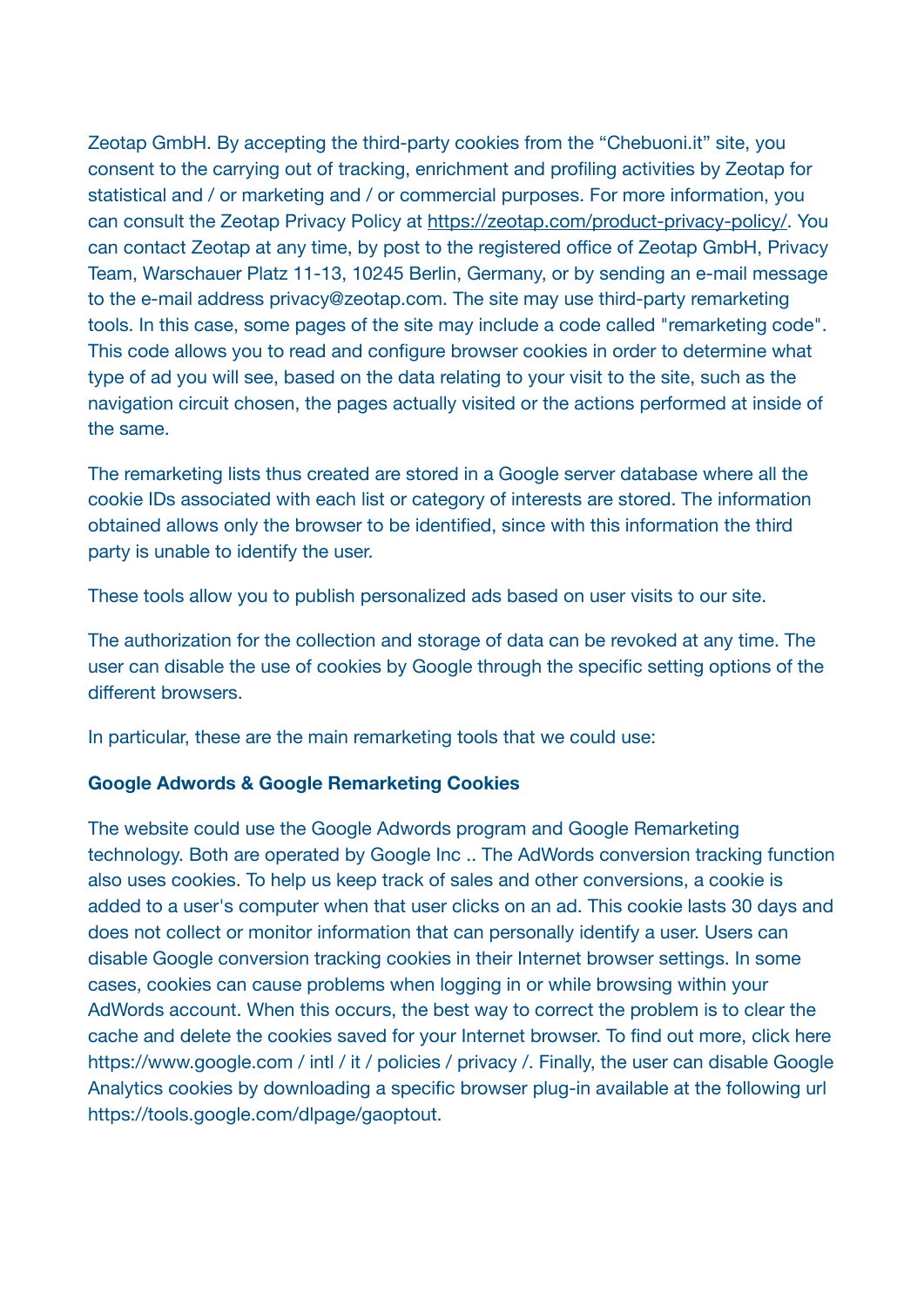**Bing Ads** For more information on Microsoft's Remarketing, you can visit the page http:// choice.microsoft.com/it-IT For more information on Microsoft's Rules and Principles for Privacy, you can visit the page http: // [www. microsoft.com/privacystatement/it-it/](http://www.apple.com/it/) [bingandmsn/default.aspx](http://www.apple.com/it/)

**Facebook Ads** For more information on Facebook Remarketing, you can visit the page <https://www.facebook.com/help/1505060059715840>

**Registered Visitors** We reserve the right to analyze the online activities of registered visitors on our websites and online services through the use of cookies and other tracking technologies. If you have chosen to receive communications from us, we can use cookies and other traceability technologies to personalize future communications according to your interests.

Furthermore, we reserve the right to use cookies or other traceability technologies within the communications you receive from us (for example, to find out if these have been read or opened or to detect what content you have interacted with and which links you have opened) , in order to make future communications more responsive to your interests. If you no longer wish to receive targeted communications, you can click on the unsubscribe link, available in our communications, or log in to your account to withdraw your consent to the sending of communications for marketing purposes.

If you no longer wish to receive personalized advertising communications based on your online activity on this and other websites, please follow the instructions above (for targeted advertisements).

**Deselection and activation of cookies**: by accessing the site and passing the initial banner containing the brief information, the user has given his express consent to the use of technical and profiling cookies expressly indicated in this document and to the installation of cookies. third parties indicated above. Through the cookie banner it is possible to accept all the cookies listed or select / deselect the category of cookies for which you do not intend to give your consent. Please note that the so-called technical cookies are necessary for navigation purposes. The selection / deselection of individual cookies can be done freely through the cookie banner and initial and, subsequently, through your browser (by selecting the settings menu, clicking on the internet options, opening the privacy tab and choosing the desired level of cookie blocking) . For more information, you can consult the following section of this cookie policy or consult the following links: Google Chrome, Mozilla Firefox, Apple Safari and Microsoft Windows Explorer Furthermore, the Do Not Track option can be activated in most of the latest browsers. generation. Third-party cookies can be disabled by inquiring through the third party's privacy policy, via the link indicated above, or by contacting the third party directly. Disabling "third party" cookies does not affect navigability in any way.